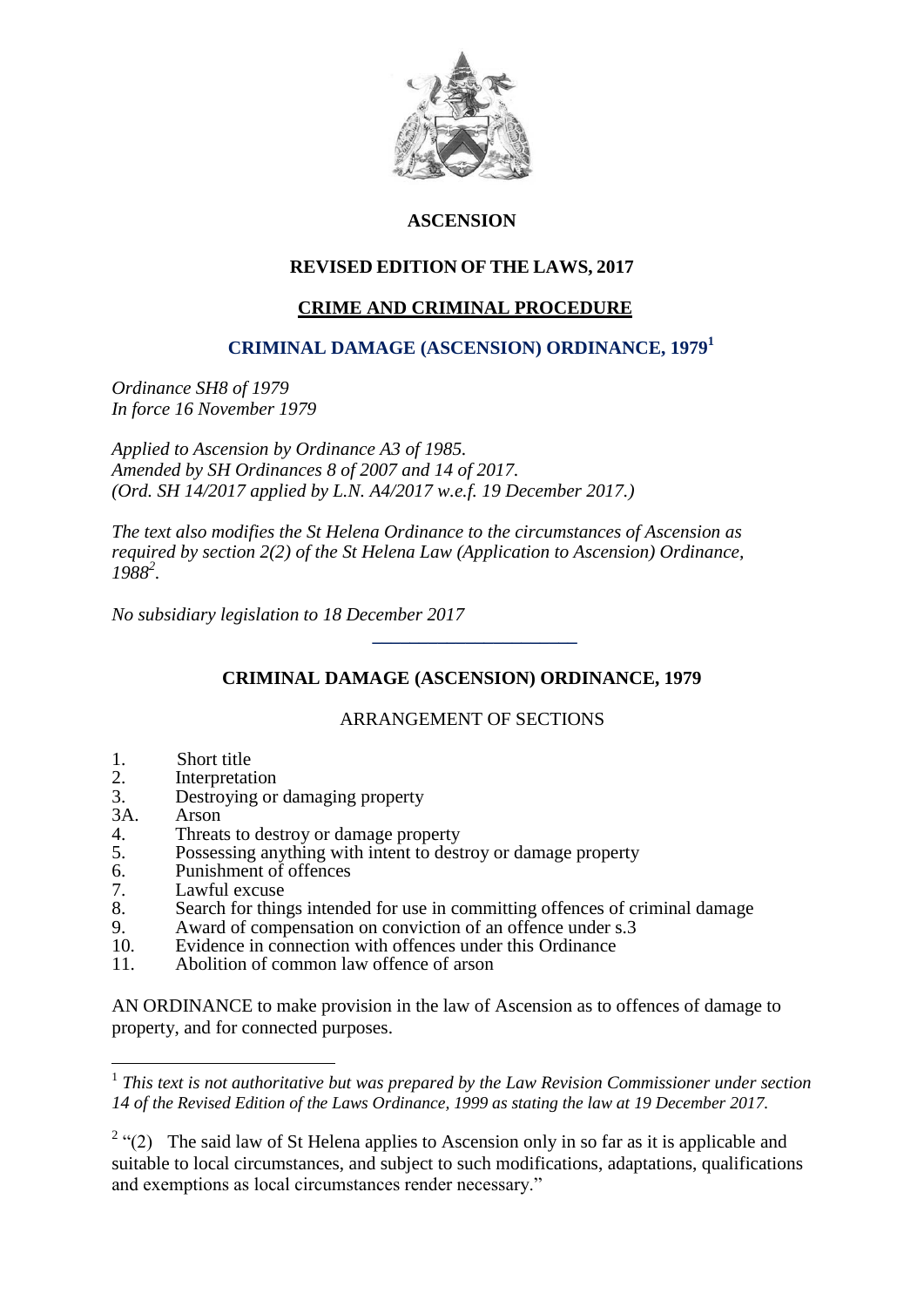#### **Short title**

**1.** This Ordinance may be cited as the Criminal Damage (Ascension) Ordinance, 1979.

#### **Interpretation**

**2. (1)** In this Ordinance—

**"mushroom"** includes any fungus;

**"plant"** includes any shrub or tree;

**"property"** means property of a tangible nature, whether real or personal, including money and—

- *(a)* including wild creatures which have been tamed or are ordinarily kept in captivity, and any other wild creatures or their carcasses if, but only if, they have been reduced into possession which has not been lost or abandoned or are in the course of being reduced into possession; but
- *(b)* not including mushrooms growing wild on any land or flowers or fruit of a plant growing wild on any land.

**(2)** Property is to be treated for the purposes of this Ordinance as belonging to any person who has—

- *(a)* the custody or control of it;
- *(b)* any proprietary right or interest in it (not being an equitable interest arising only from an agreement to transfer or grant an interest); or
- *(c)* a charge on it.

**(3)** If property is subject to a trust, the persons to whom it belongs must be so treated as including any person having a right to enforce the trust.

**(4)** Property of a corporation sole must be so treated as belonging to the corporation even if there is a vacancy in the corporation.

#### **Destroying or damaging property**

**3. (1)** It is an offence for a person, without lawful excuse, to destroy or damage any property belonging to another person, intending to destroy or damage any such property or being reckless as to whether any such property would be destroyed or damaged. Penalty: Imprisonment for 7 years.

**(2)** It is an offence for a person, without lawful excuse, to destroy or damage any property, whether belonging to himself or herself or another person—

- *(a)* intending to destroy or damage any property or being reckless as to whether any property would be destroyed or damaged; and
- *(b)* intending by the destruction or damage to endanger the life of another person or being reckless as to whether the life of another person would be thereby endangered.

Penalty: Imprisonment for life.

#### **Arson**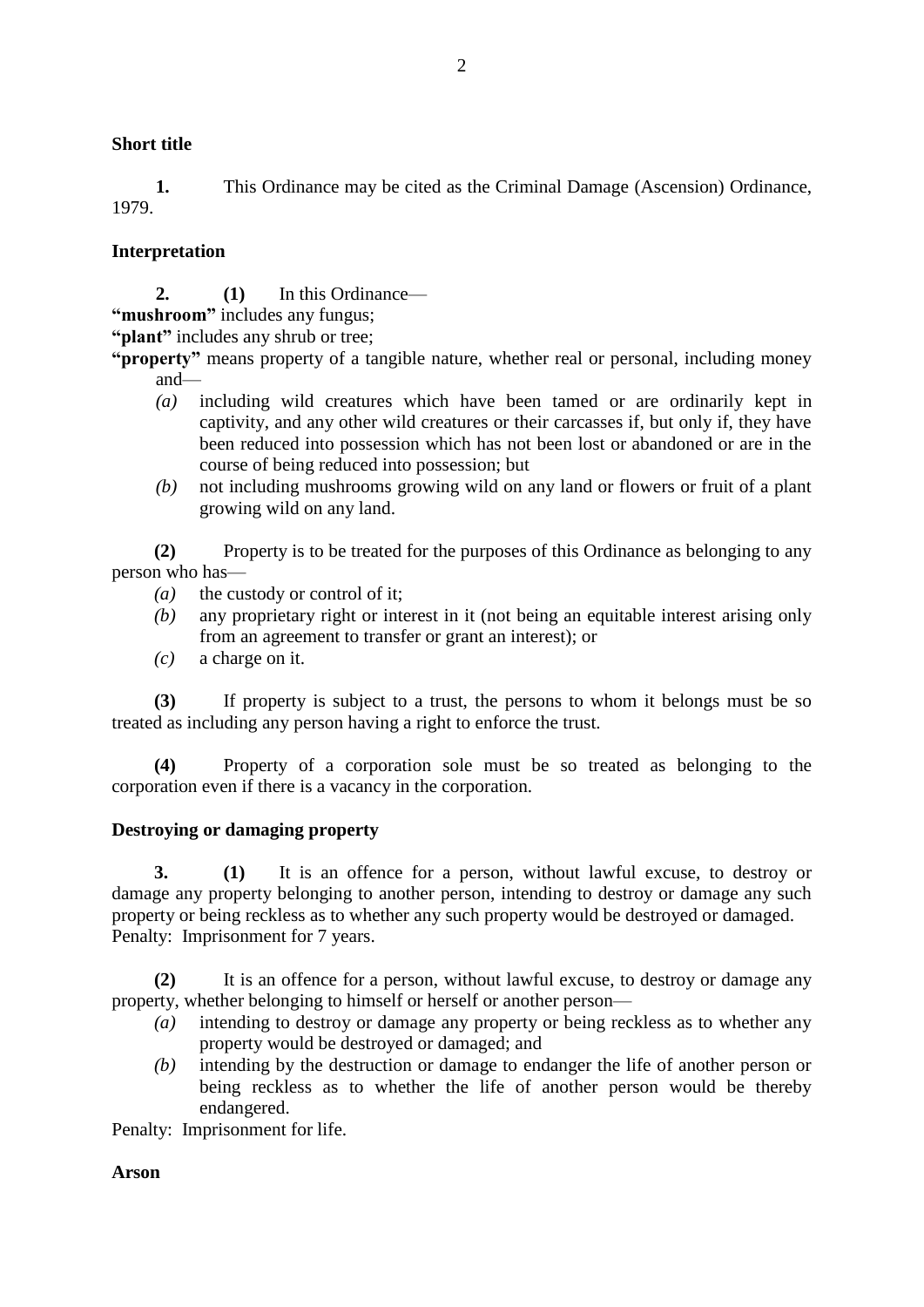**3A.** A person who commits an offence under section 3(1) or (2) by destroying or damaging property by fire commits the offence of arson.

- Penalty: *(a)* if the related offence is under section 3(1) imprisonment for 7 years;
	- (b) if the related offence is under section  $3(2)$  imprisonment for life.

#### **Threats to destroy or damage property**

**4.** It is an offence for a person ('A'), without lawful excuse, to make to another person ('B') a threat, intending that B would fear it would be carried out, to destroy or damage—

- *(a)* any property belonging to B or a third person; or
- *(b)* A's own property in a way which A knows is likely to endanger the life of B or a third person.

Penalty: Imprisonment for 7 years.

#### **Possessing anything with intent to destroy or damage property**

**5.** It is an offence for a person ('A') to have anything in his or her custody or under his or her control, intending without lawful excuse to use it or cause or permit another person ('B') to use it, to destroy or damage—

- *(a)* any property belonging to some other person; or
- *(b)* A's own or B's property,

in a way which A knows is likely to endanger the life of some other person. Penalty: Imprisonment for 7 years.

#### **Punishment of offences**

**6.** Notwithstanding section 17(1) of the Magistrates' Court Ordinance, 1968, an offence under this Ordinance punishable by imprisonment for more than 7 years is triable only on indictment.

### **Lawful excuse**

**7. (1)** This section applies to any offence under section 3(1) and any offence under section 3A, 4 or 5 other than one involving a threat by the person charged to destroy or damage property in a way which the person knows is likely to endanger the life of another or involving an intent by the person charged to use or cause or permit the use of something in his or her custody or under his or her control so to destroy or damage property.

**(2)** A person ('A') charged with an offence to which this section applies is, whether or not A would be treated for the purposes of this Ordinance as having a lawful excuse apart from this subsection, to be treated for those purposes as having a lawful excuse—

- *(a)* if at the time of the act or acts alleged to constitute the offence A believed that the person or persons whom A believed to be entitled to consent to the destruction of or damage to the property in question had so consented, or would have so consented to it if that person or persons had known of the destruction or damage and its circumstances; or
- *(b)* if A destroyed or damaged or threatened to destroy or damage the property in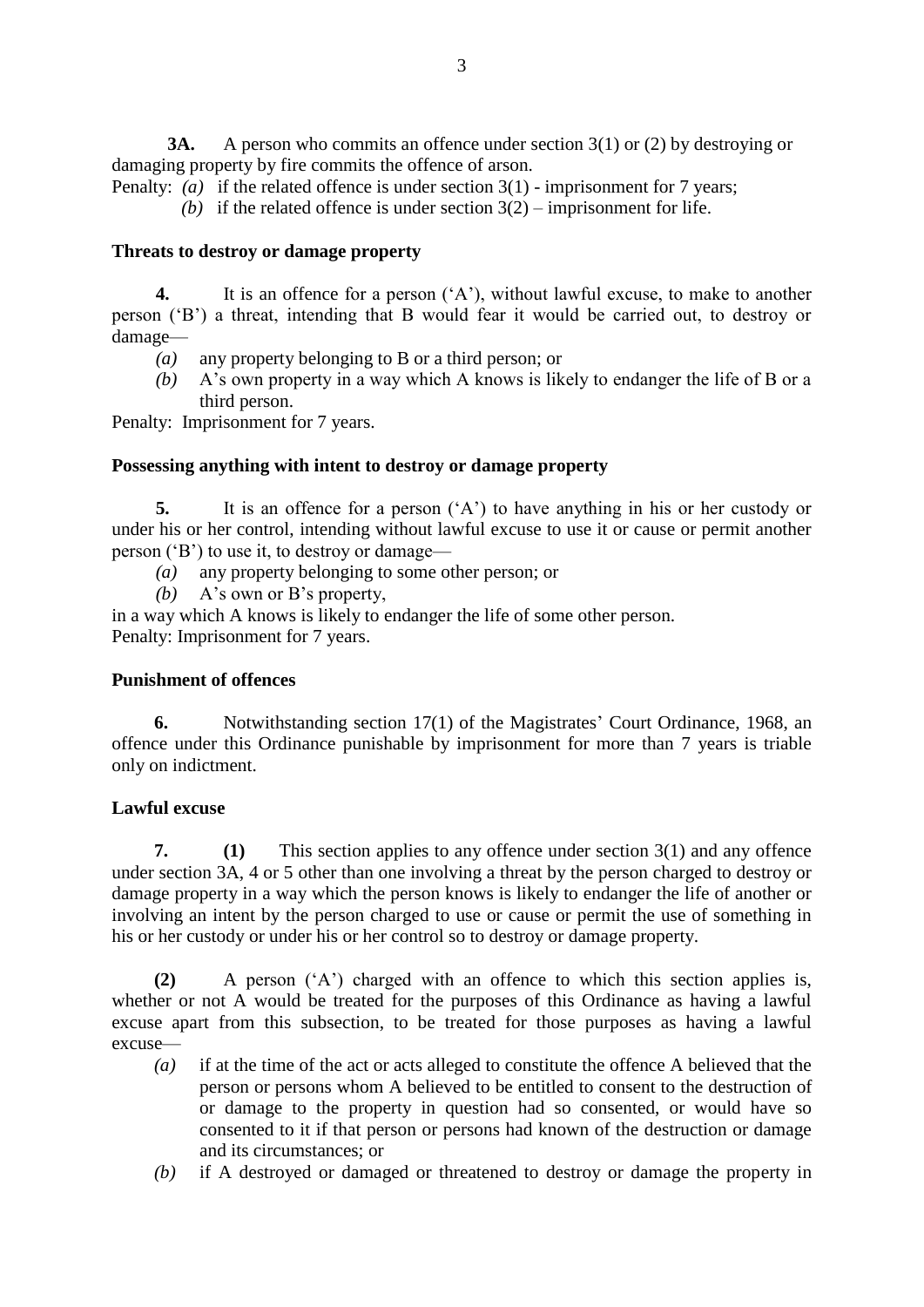question or, in the case of a charge of an offence under section 5, intended to use or cause or permit the use of something to destroy or damage it, in order to protect property belonging to A or another person or a right or interest in property which was or which A believed to be vested in A or another person, and at the time of the act or acts alleged to constitute the offence A believed that—

- (i) the property, right or interest was in immediate need of protection; and
- (ii) the means of protection adopted or proposed to be adopted were or would be reasonable having regard to all the circumstances.

**(3)** For the purposes of this section it is immaterial whether a belief is justified or not if it is honestly held.

**(4)** For the purposes of subsection (2) a right or interest in property includes any right or privilege in or over land, whether created by grant, licence or otherwise.

**(5)** This section is not to be construed as casting doubt on any defence recognised by law as a defence to a criminal charge.

### **Search for things intended for use in committing offences of criminal damage**

**8. (1)** If it is made to appear by information on oath before a justice of the peace that there is reasonable cause to believe that any person has in custody or under control or on premises belonging to the person anything which there is reasonable cause to believe has been used or is intended for use without lawful excuse to destroy or damage —

*(a)* property belonging to another; or

*(b)* any property in a way likely to endanger the life of another,

the justice may grant a warrant authorising any police officer to search for and seize that thing.

**(2)** A police officer authorised under this section to search premises for anything, may enter (if need be by force) and search the premises accordingly and may seize anything which the officer believes to have been used or to be intended to be used as described in subsection (1)

**(3)** The Police Service Ordinance, 1975 (Part V—Disposal of stolen or unclaimed property in custody of police) applies to property which has come into the possession of the police under this section as it applies to property which is in the custody of the police in the circumstances mentioned in that Ordinance.

### **Award of compensation on conviction of an offence under s. 3**

**9. (1)** On conviction of any person of an offence under section 3 or 3A of destroying or damaging property belonging to another the court may, on application or otherwise, and on being satisfied as to the approximate cost of making good the loss of or damage to the property order the person to pay to the person or any of the persons to whom the property belongs or belonged immediately before its destruction or damage any sum by way of compensation in respect of the whole or part of the loss of or damage to the property (not exceeding £2,000 in the case of the Magistrates' Court) the court thinks fit.

**(2)** An order under this section for the payment of compensation by a person